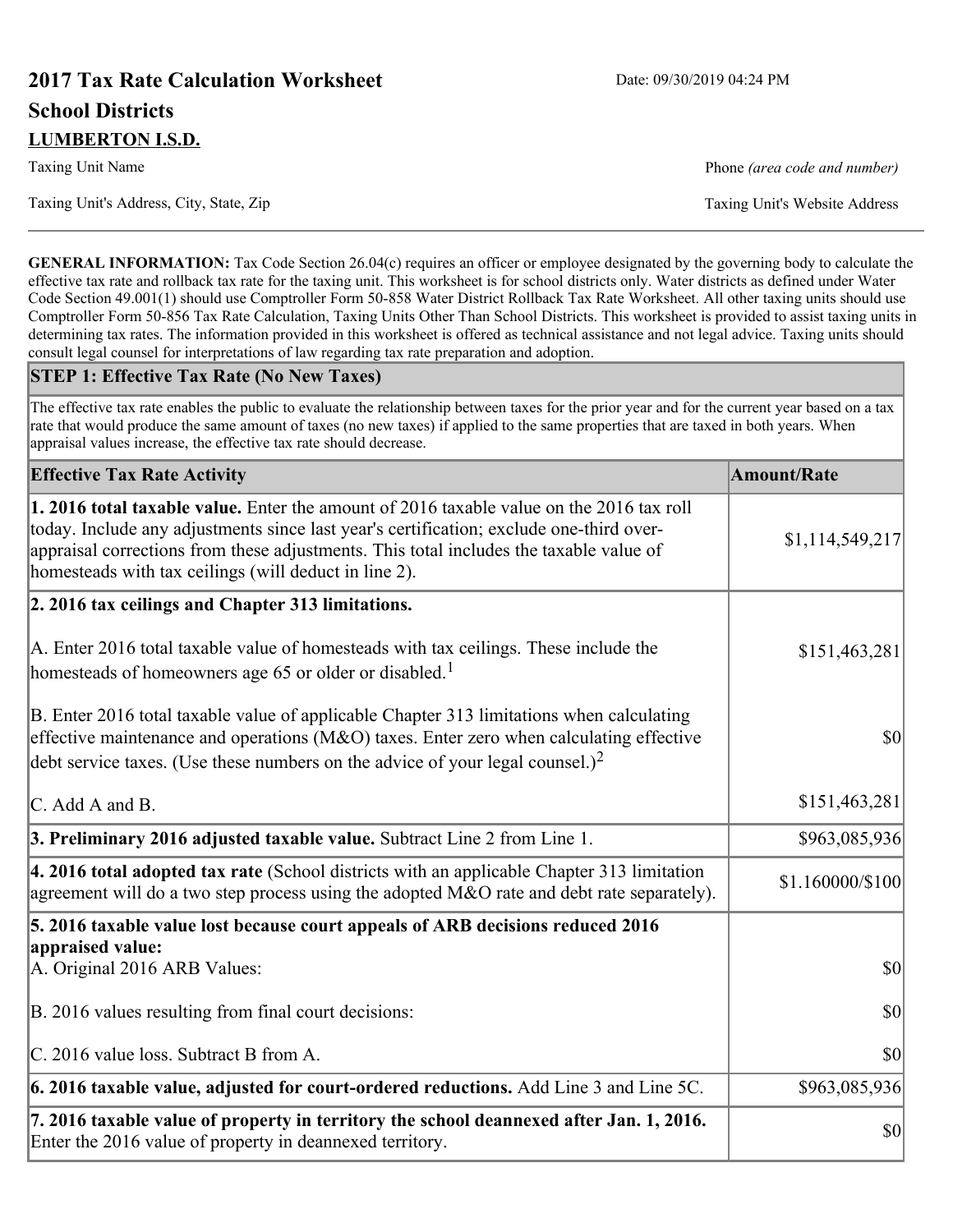| 8. 2016 taxable value lost because property first qualified for an exemption in 2017.<br>Note that lowering the amount or percentage of an existing exemption does not create a new<br>exemption or reduce taxable value. If the school district increased an original exemption, use<br>the difference between the original exempted amount and the increased exempted amount.<br>Do not include value lost due to freeport or goods-in-transit exemptions. |                 |
|--------------------------------------------------------------------------------------------------------------------------------------------------------------------------------------------------------------------------------------------------------------------------------------------------------------------------------------------------------------------------------------------------------------------------------------------------------------|-----------------|
| A. Absolute exemptions. Use 2016 market value:                                                                                                                                                                                                                                                                                                                                                                                                               | \$114,460       |
| B. Partial exemptions. 2017 exemption amount or 2017 percentage exemption times 2016<br>value:                                                                                                                                                                                                                                                                                                                                                               | \$10,338,630    |
| C. Value loss: Add A and B.                                                                                                                                                                                                                                                                                                                                                                                                                                  | \$10,453,090    |
| 9. 2016 taxable value lost because property first qualified for agricultural appraisal (1-<br>d or 1-d-1), timber appraisal, recreational/scenic appraisal or public access airport<br>special appraisal in 2017. Use only properties that qualified in 2017 for the first time; do<br>not use properties that qualified in 2016.                                                                                                                            |                 |
| A. 2016 market value:                                                                                                                                                                                                                                                                                                                                                                                                                                        | \$0             |
| B. 2017 productivity or special appraised value:                                                                                                                                                                                                                                                                                                                                                                                                             | \$0             |
| C. Value loss. Subtract B from A.                                                                                                                                                                                                                                                                                                                                                                                                                            | \$0             |
| <b>10. Total adjustments for lost value.</b> Add Lines 7, 8C and 9C.                                                                                                                                                                                                                                                                                                                                                                                         | \$10,453,090    |
| 11. 2016 adjusted taxable value. Subtract Line 10 from Line 6.                                                                                                                                                                                                                                                                                                                                                                                               | \$952,632,846   |
| <b>12. Adjusted 2016 taxes.</b> Multiply Line 4 by Line 11 and divide by \$100.                                                                                                                                                                                                                                                                                                                                                                              | \$11,050,541    |
| 13. Taxes refunded for years preceding tax year 2016. Enter the amount of taxes refunded<br>by the district for tax years preceding tax year 2016. Types of refunds include court<br>decisions, corrections and payment errors. Do not include refunds for tax year 2016. This<br>line applies only to tax years preceding tax year 2016.                                                                                                                    | \$12,890        |
| 14. Adjusted 2016 taxes with refunds. Add Lines 12 and 13.                                                                                                                                                                                                                                                                                                                                                                                                   | \$11,063,431    |
| 15. Total 2017 taxable value on the 2017 certified appraisal roll today. This value<br>includes only certified values and includes the total taxable value of homesteads with tax<br>ceilings (will deduct in Line 17). These homesteads include homeowners age 65 or older or<br>disabled.                                                                                                                                                                  |                 |
| A. Certified values only: <sup>3</sup>                                                                                                                                                                                                                                                                                                                                                                                                                       | \$1,166,273,764 |
| <b>B. Pollution control and energy storage exemption:</b> Deduct the value of property<br>exempted for the current tax year for the first time as pollution control or energy storage<br>system property:                                                                                                                                                                                                                                                    | $\delta$ -0     |
|                                                                                                                                                                                                                                                                                                                                                                                                                                                              | \$1,166,273,764 |
| <b>C. Total value.</b> Subtract B from A.                                                                                                                                                                                                                                                                                                                                                                                                                    |                 |
| 16. Total value of properties under protest or not included on certified appraisal roll.                                                                                                                                                                                                                                                                                                                                                                     |                 |
| A. 2017 taxable value of properties under protest. The chief appraiser certifies a list of                                                                                                                                                                                                                                                                                                                                                                   |                 |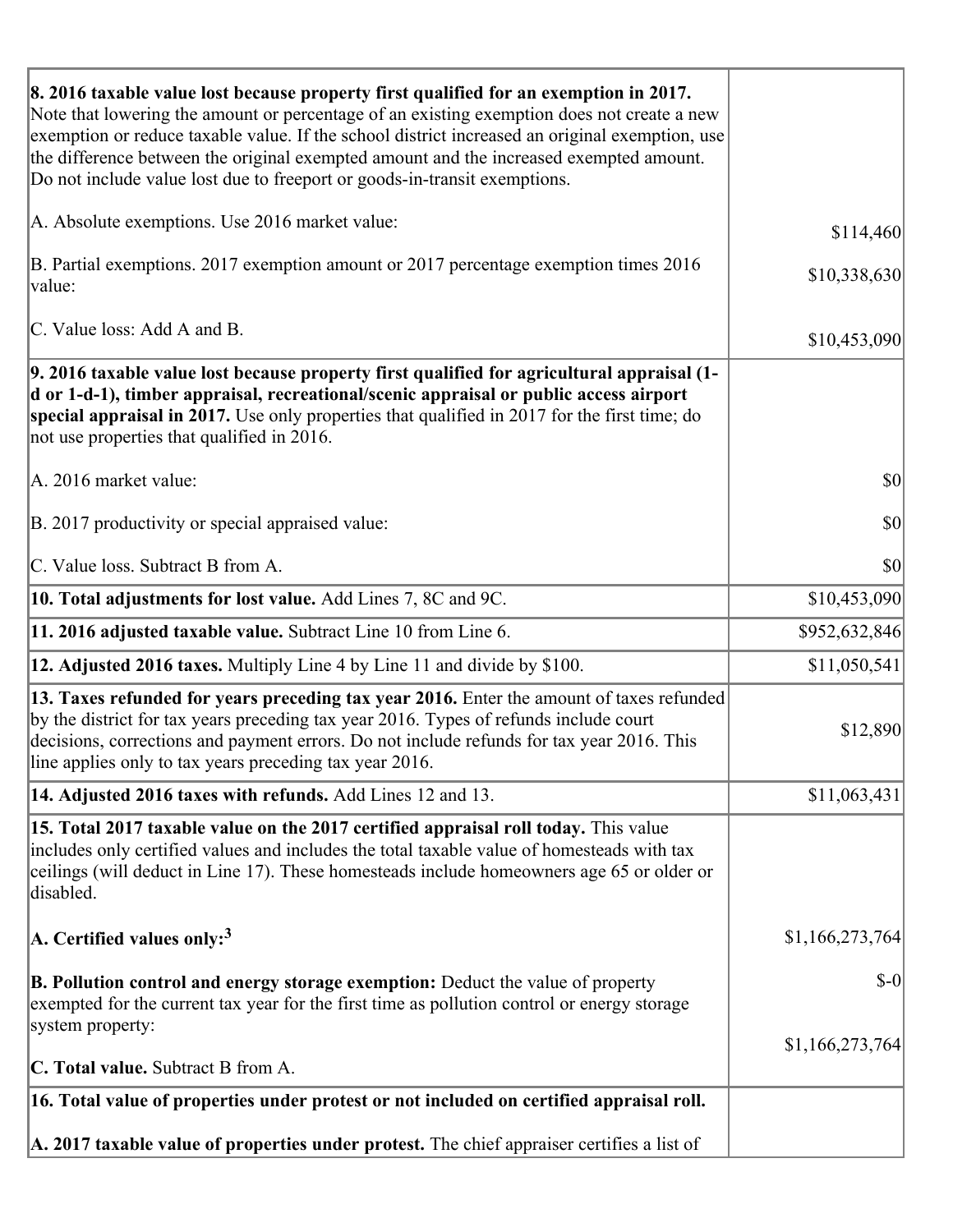| properties still under ARB protest. The list shows the appraisal district's value and the<br>taxpayer's claimed value, if any, or an estimate of the value if the taxpayer wins. For each of<br>the properties under protest, use the lowest of these values. Enter the total value.                                                                                                                                                                                                                                                                                                                                                                                                                      | \$3,676,780      |
|-----------------------------------------------------------------------------------------------------------------------------------------------------------------------------------------------------------------------------------------------------------------------------------------------------------------------------------------------------------------------------------------------------------------------------------------------------------------------------------------------------------------------------------------------------------------------------------------------------------------------------------------------------------------------------------------------------------|------------------|
| B. 2017 value of properties not under protest or included on certified appraisal roll.<br>The chief appraiser gives school districts a list of those taxable properties that the chief<br>appraiser knows about, but are not included in the appraisal roll certification. These<br>properties are not on the list of properties that are still under protest. On this list of<br>properties, the chief appraiser includes the market value, appraised value and exemptions for<br>the preceding year and a reasonable estimate of the market value, appraised value and<br>exemptions for the current year. Use the lower market, appraised or taxable value (as<br>appropriate). Enter the total value. | <b>\$0</b>       |
| C. Total value under protest or not certified: Add A and B.                                                                                                                                                                                                                                                                                                                                                                                                                                                                                                                                                                                                                                               | \$3,676,780      |
| 17. 2017 tax ceilings and Chapter 313 limitations.<br>A. Enter 2017 total taxable value of homesteads with tax ceilings. These include the<br>homesteads of homeowners age 65 or older or disabled. <sup>4</sup>                                                                                                                                                                                                                                                                                                                                                                                                                                                                                          | \$161, 167, 211  |
| B. Enter 2017 total taxable value of applicable Chapter 313 limitations when<br>calculating effective M&O taxes. Enter zero when calculating effective debt service taxes.<br>(Use these numbers on the advice of your legal counsel.) <sup>5</sup>                                                                                                                                                                                                                                                                                                                                                                                                                                                       | $ 10\rangle$     |
| C. Add A and B.                                                                                                                                                                                                                                                                                                                                                                                                                                                                                                                                                                                                                                                                                           | \$161, 167, 211  |
| 18. 2017 total taxable value. Add Lines 15C and 16C. Subtract Line 17C.                                                                                                                                                                                                                                                                                                                                                                                                                                                                                                                                                                                                                                   | \$1,008,783,333  |
| 19. Total 2017 taxable value of properties in territory annexed after Jan. 1, 2016.<br>Include both real and personal property. Enter the 2017 value of property in territory<br>annexed by the school district.                                                                                                                                                                                                                                                                                                                                                                                                                                                                                          | \$0              |
| 20. Total 2017 taxable value of new improvements and new personal property located<br>in new improvements. New means the item was not on the appraisal roll in 2016. New<br>additions to existing improvements may be included if the appraised value can be<br>determined. New personal property in a new improvement must have been brought into the<br>school district after Jan. 1, 2016, and be located in a new improvement.                                                                                                                                                                                                                                                                        | \$30,878,374     |
| 21. Total adjustments to the 2017 taxable value. Add Lines 19 and 20.                                                                                                                                                                                                                                                                                                                                                                                                                                                                                                                                                                                                                                     | \$30,878,374     |
| $ 22.2017$ adjusted taxable value. Subtract Line 21 from Line 18.                                                                                                                                                                                                                                                                                                                                                                                                                                                                                                                                                                                                                                         | \$977,904,959    |
| <b>23. 2017 effective tax rate.</b> Divide Line 14 by Line 22 and multiply by $$100$ .                                                                                                                                                                                                                                                                                                                                                                                                                                                                                                                                                                                                                    | \$1.131340/\$100 |
| 24. 2017 effective tax rate for ISDs with Chapter 313 Limitations. Add together the<br>effective tax rates for M&O and debt service for those school districts that participate in an<br>applicable Chapter 313 limitations agreement.                                                                                                                                                                                                                                                                                                                                                                                                                                                                    | \$0/\$100        |

<sup>1</sup>Tex. Tax Code Section  $26.012(14)$ 

<sup>2</sup>Tex. Tax Code Section 26.012(6)

 $3$ Tex. Tax Code Section 26.012(6)

 ${}^{4}$ Tex. Tax Code Section 26.012(6)(A)(i)

 ${}^{5}$ Tex. Tax Code Section 26.012(6)(A)(ii)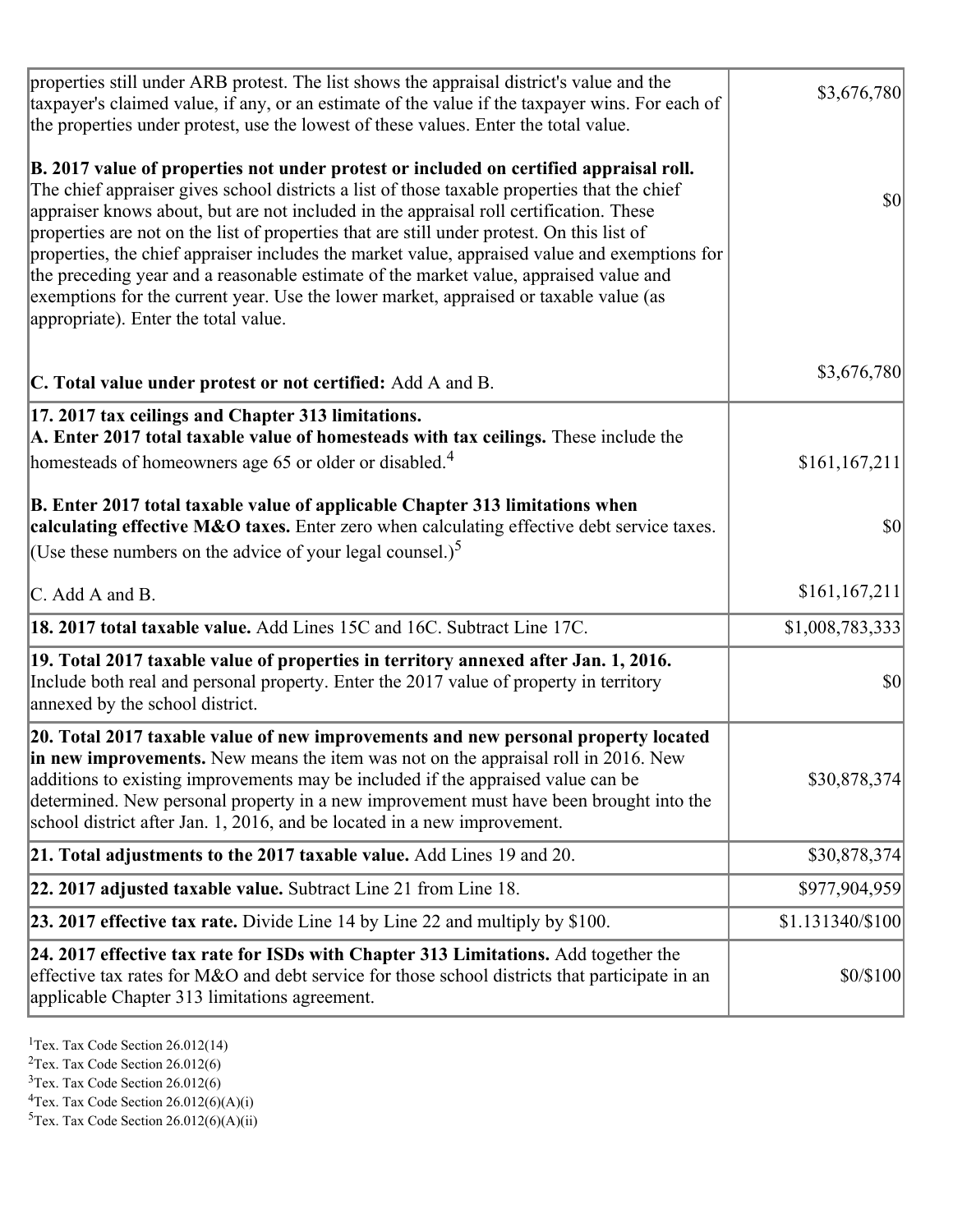## **STEP 2: Rollback Tax Rate**

Most school districts calculate a rollback tax rate that is split into two separate rates:

- 1. **Maintenance and Operations (M&O):** School districts must use the lesser amount of the following methods to calculate the M&O rate:
	- Four cents (\$0.04) PLUS current year's compression rate multiplied by \$1.50 (usually \$1) PLUS any additional cents approved by voters at a 2006 or subsequent rollback election; OR
	- Current year $i/\frac{1}{2}$ s compression rate multiplied by six cents (usually four cents) PLUS effective M&O rate which includes school formula funding calculations.<sup>6</sup>
- 2. **Debt:** The debt tax rate includes the debt service necessary to pay the school district's debt payments in the coming year. This rate accounts for principal and interest on bonds and other debt secured by property tax revenue.

In most cases the rollback tax rate exceeds the effective tax rate, but occasionally decreases in a school district's debt service will cause the effective tax rate to be higher than the rollback tax rate.

| <b>Rollback Tax Rate Activity</b>                                                                                                                                                                                                                                                                                                                                       | <b>Amount/Rate</b> |
|-------------------------------------------------------------------------------------------------------------------------------------------------------------------------------------------------------------------------------------------------------------------------------------------------------------------------------------------------------------------------|--------------------|
| 25. Maintenance and operations (M&O) tax rate. Enter \$1.50 OR the 2005 adopted<br>M&O rate if voters approved a rate higher than \$1.50.                                                                                                                                                                                                                               | \$1.500000/\$100   |
| $ 26.$ Multiply line 25 times $0.6667$                                                                                                                                                                                                                                                                                                                                  | \$1.0000/\$100     |
| 27. 2017 rollback M&O rate. Use the lesser of the M&O rate as calculated in Tax Code<br>Section $26.08(n)(2)(A)$ and (B).                                                                                                                                                                                                                                               | \$1.040000/\$100   |
| 28. Total 2017 debt to be paid with property tax revenue.<br>Debt means the interest and principal that will be paid on debts that:<br>$(1)$ Are paid by property taxes,<br>$(2)$ Are secured by property taxes,<br>$(3)$ Are scheduled for payment over a period longer than one year, and<br>$(4)$ Are not classified in the school district's budget as M&O expenses |                    |
| A. Debt includes contractual payments to other school districts that have incurred debt on<br>behalf of this school district, if those debts meet the four conditions above. Include only<br>amounts that will be paid from property tax revenue. Do not include appraisal district budget<br>payments. Enter debt amount:                                              | \$4,185,000        |
| B. Subtract unencumbered fund amount used to reduce total debt.                                                                                                                                                                                                                                                                                                         | \$0                |
| C. Subtract state aid received for paying principal and interest on debt for facilities through<br>the existing debt allotment program and/or instructional facilities allotment program.                                                                                                                                                                               | $ 10\rangle$       |
| D. Adjust debt: Subtract B and C from A.                                                                                                                                                                                                                                                                                                                                | \$4,185,000        |
| 29. Certified 2016 excess debt collections. Enter the amount certified by the collector.                                                                                                                                                                                                                                                                                | $ 10\rangle$       |
| 30. Adjusted 2017 debt. Subtract line 29 from line 28D.                                                                                                                                                                                                                                                                                                                 | \$4,185,000        |
| 31. Certified 2017 anticipated collection rate. Enter the rate certified by the collector. If<br>the rate is 100 percent or greater, enter 100 percent.                                                                                                                                                                                                                 | 0%                 |
| 32. 2017 debt adjusted for collections. Divide line 30 by line 31.                                                                                                                                                                                                                                                                                                      | $ 10\rangle$       |
| 33. 2017 total taxable value. Enter amount on line 18.                                                                                                                                                                                                                                                                                                                  | \$1,008,783,333    |
| 34. 2017 debt tax rate. Divide line 32 by line 33 and multiply by \$100.                                                                                                                                                                                                                                                                                                | \$0/\$100          |
| 35. 2017 rollback tax rate. Adds lines 27 and 34.                                                                                                                                                                                                                                                                                                                       | \$1.040000/\$100   |